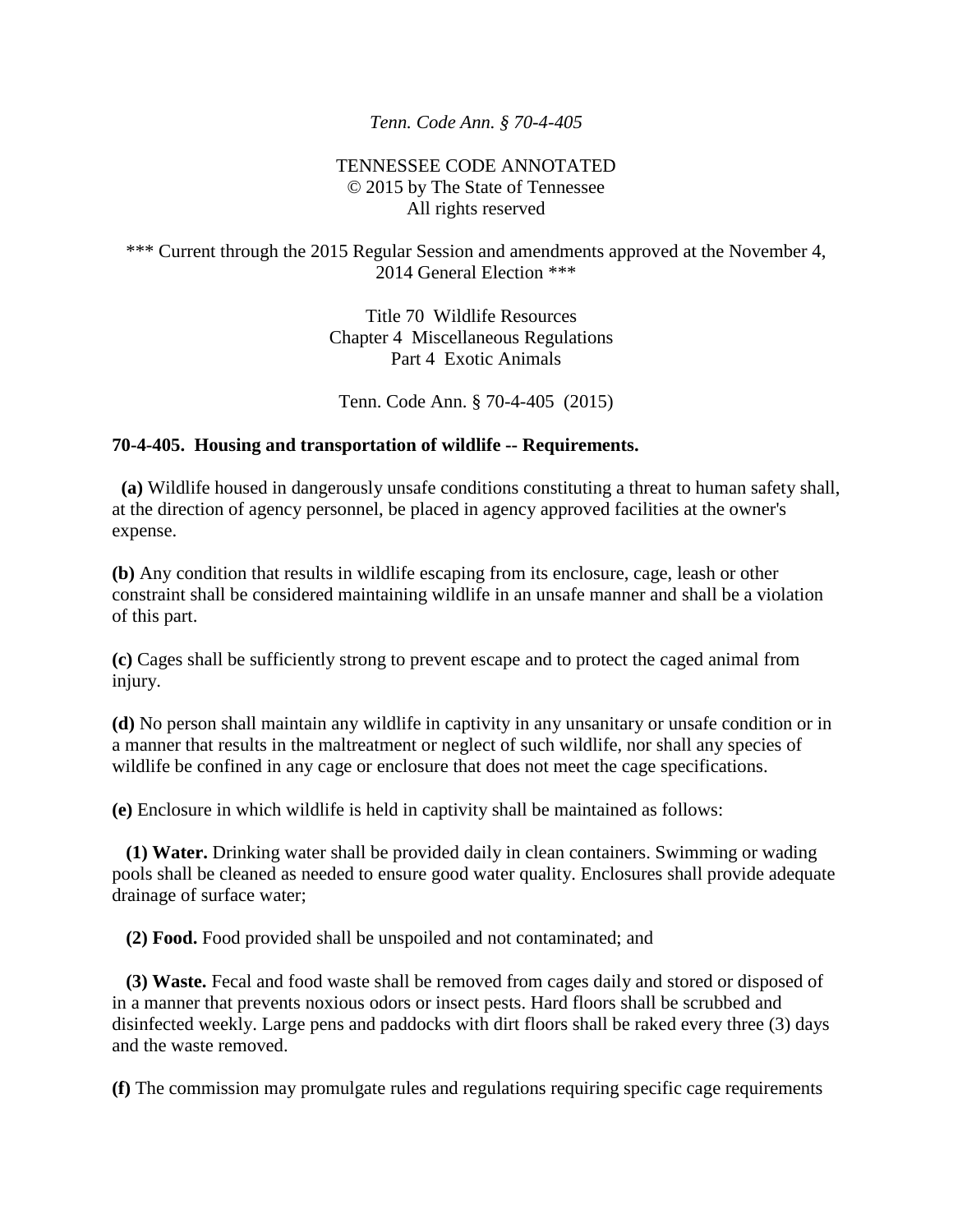for any species of live wildlife.

**(g) Stationary facilities -- Class I wildlife. (1)** All stationary facilities must be surrounded by a perimeter fence, or secondary barrier, of at least eight feet (8') in height and a minimum of four feet (4') from the cage holding the animal, or such other fencing, building or other protection of the enclosure where the animal is kept sufficient to prevent unauthorized public entry or direct physical contact between the animal and the public.

 **(2)** All cages shall be well braced and securely fastened to the floor or in the ground and shall utilize metal clamps or braces of equivalent strength as that prescribed for cage construction.

 **(3)** All cage entrances shall have double safety doors, one (1) of which only opens to the inside. These doors must remain locked at all times when unattended with chains and locks of sufficient strength to prevent the animal from breaking open the door if highly excited.

 **(4)** All cages shall be constructed with a den, nest box or other connected housing unit that can be closed off and locked with the animal inside for the safe servicing and cleaning of the open area. In lieu of a nest box, a divided cage with a door between the two (2) compartments may be used.

 **(5)** All outdoor cages shall provide adequate shelter from inclement weather conditions, shade from the sun and provide for the protection and health of the wildlife held.

 **(6)** The mesh size or distance between bars shall be sufficiently small to prevent the escape of the animal being held.

 **(7)** Restraint by tethering cannot be used as a means to hold an inherently dangerous animal in captivity, except for elephants within a perimeter fence or trained elephants under the immediate supervision of a qualified trainer or handler.

 **(8)** All animals shall be kept in cages that meet the following minimum criteria, or shall be housed in buildings in which the strength of the walls, and the restraints affixed to all windows, doors and other means of entry or exit in effect meet such minimum criteria:

 **(A) Felidae and Ursidae. (i)** All cages shall be constructed of and covered at the top with nine (9) gauge steel chain link or equivalent, with tension bars and metal clamps to prevent the escape of the animal; provided, that animals, except tigers, leopards and jaguars, may be held in facilities without a top where the sides of the cages are a minimum of eleven feet (11') high with the top three feet (3') of fencing turned in at a forty-five degree (45 degrees) angle. No structures that could provide potential escape routes may be present near the fence of an open top cage;

 **(ii)** All cages for cougars and cheetahs shall be constructed as specified in subdivision  $(g)(8)(A)(i)$  except that minimum strength shall be of eleven and one half (111/2) gauge steel chain link or equivalent;

**(B) Canidae.** All cages shall be constructed of and be covered at the top with eleven and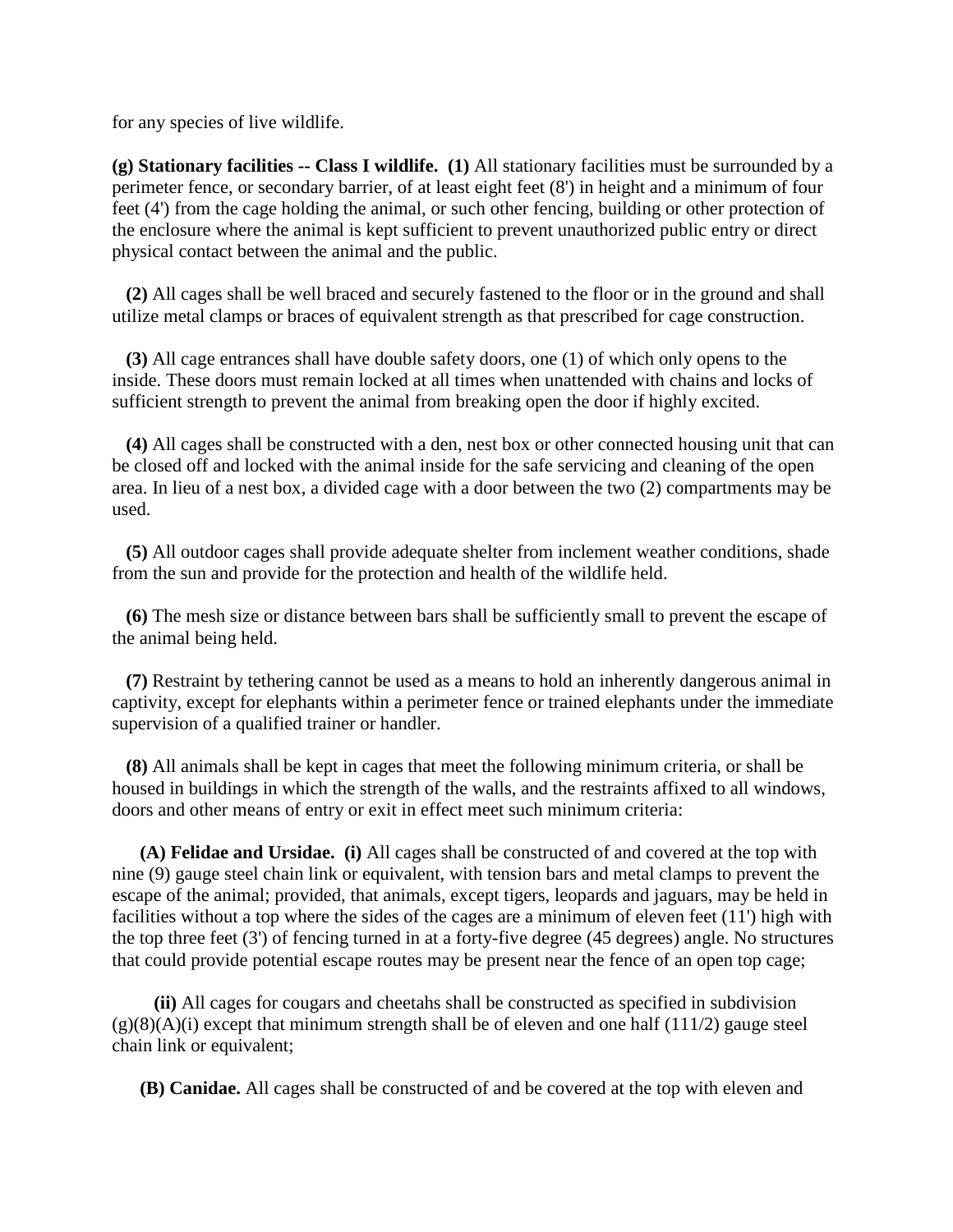one-half (111/2) gauge steel chain link or equivalent, with tension bars and metal clamps to prevent the escape of the animal; provided, that animals may be held in facilities without a top where the sides of the cage are a minimum of nine feet  $(9')$  high with the top three feet  $(3')$  of fencing turned in at a forty-five degree (45 degrees) angle;

 **(C) Elephants, rhinoceros, hippopotamus and African buffalo. (i)** Construction materials shall consist of steel bars, masonry block or equivalent. If masonry block construction is used, the holes in the blocks must be filled with steel reinforced concrete to provide sufficient strength;

 **(ii)** Restraints consisting of a barrier system of moats or other structures as are commonly accepted as suitable to restrain and contain these animals in paddocks or corrals may be used in lieu of a cage;

 **(D) Poisonous animals.** Poisonous animals shall be kept in a cage or in a glass enclosure sufficiently strong, and, in the case of a cage, of small enough mesh to prevent the animals' escape. The cage or glass enclosure must be kept inside an outer cage, or glass enclosures must be kept locked at all times. No person except the permittee or such person's authorized employee shall open any cage or other container that contains poisonous animals. Persons keeping poisonous animals shall have in their possession antivenin for each species possessed;

 **(E) Chimpanzees, gorillas, orangutans.** Cage construction materials shall consist of steel bars, two inch (2'') galvanized pipe, reinforced masonry block or their strength equivalent;

 **(F) Drills, mandrills, baboons, Gelada baboons, gibbons, siamangs.** Cage construction materials shall consist of not less than nine (9) gauge steel chain link or equivalent; and

 **(G) Alligators and crocodiles.** Cages shall consist of fencing at least five feet (5') in height of not less than eleven and one-half (11 1/2) gauge chain link or equivalent.

 **(9)** A facility that meets the requirements to be a zoological institution may use methods approved by the American Association of Zoological Parks and Aquariums for the purposes of restraint, containment and the prevention of escape and public contact for Class I animals, instead of the requirements listed in the preceding subdivisions.

**(h) Mobile facilities.** No mobile facility shall be used in transporting any wildlife except as follows:

 **(1)** Facilities shall be equipped to provide fresh air without injurious drafts and adequate protection from the elements to all animals;

**(2)** The animal traveling area shall be free of engine exhaust fumes;

**(3)** Animal cages shall have openings for the emergency removal of wildlife;

 **(4)** Cages shall be large enough to ensure that each specimen has sufficient room to stand erect and lie naturally;